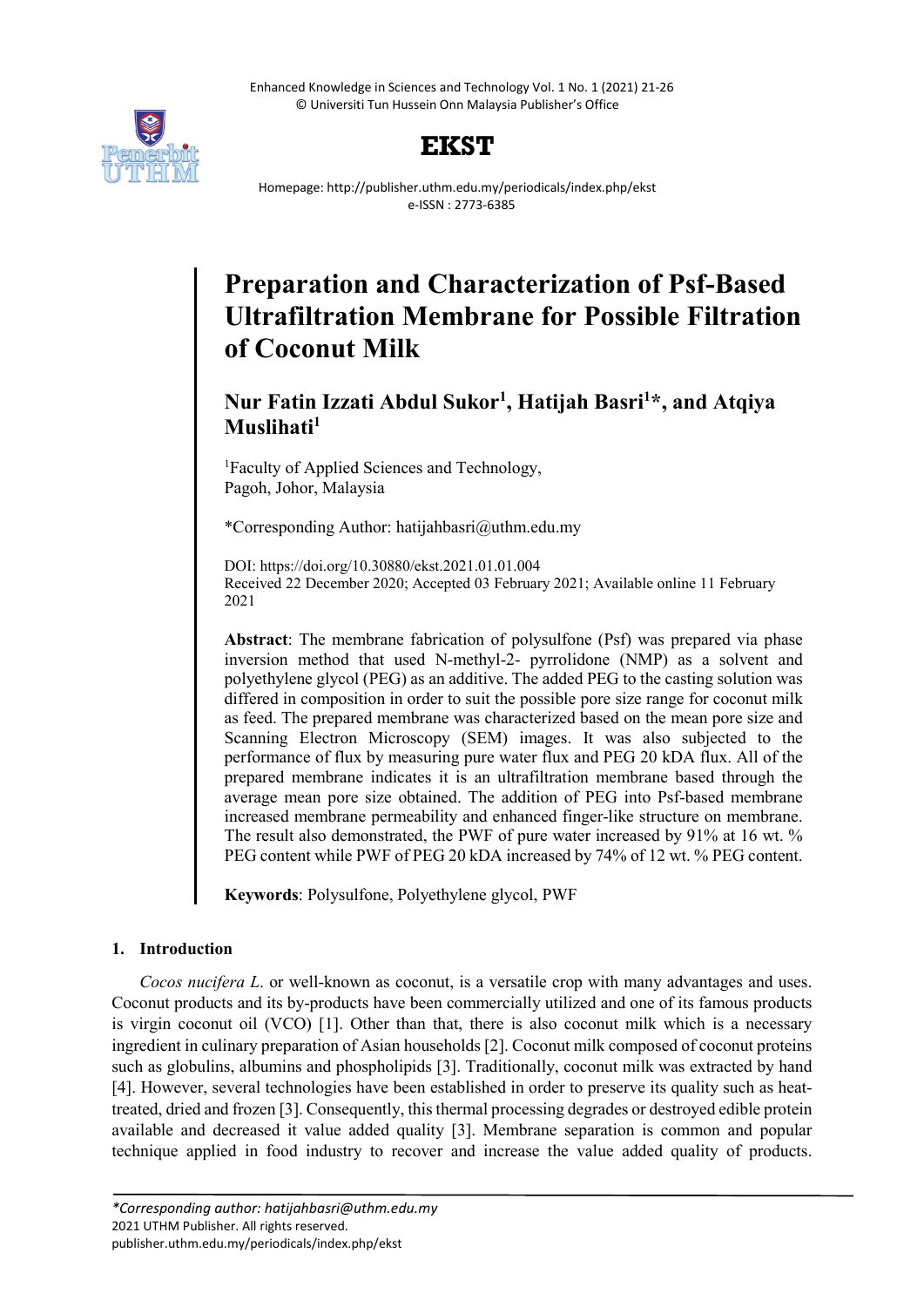Ultrafiltration membrane is one of the membrane separations techniques that is widely used in separating materials [5] and purify the filter [6].

Membrane is a selective barrier between two phases [7] and separation occurs due to one permeant is filtered while the other permeants moved accordingly [5]. Membrane can be classified into reverse osmosis (RO), nanofiltration (NF), ultrafiltration (UF) and microfiltration (MF) [6,8]. Ultrafiltration process is widely employed in food processing over two decades due to its advantages over conventional method. In dairy industry, it is one of the major membranes use in the production of cheese where it can be processed by increasing milk protein fractionation. Besides that, ultrafiltration separates juices into concentrates pulp and clarified the liquid [9]. This process recovered bioactive component in fruit juice [9]. Polysulfone is a versatile polymer in membrane fabrication due to its excellent transport properties, good mechanical strength, chemical and thermal resistance [10]. Despite all of its advantages, the major drawback of polysulfone is hydrophobic in nature which can lead to fouling and reduce flux performances [11, 12]. Polyethylene glycol (PEG) recognized as a polymer additive or nonsolvent additive in membrane fabrication of polysulfone [11]. Research stated the properties of PEG as pore forming agent due to improvement of membrane permeability [10]. Hence, in this study, the objectives are to prepare and characterize the properties and performance of prepare membrane for possible filtration of coconut milk.

#### **2. Materials and Methods**

#### 2.1 Materials

Polysulfone (Psf) and N-methyl-2-pyrrolidone (NMP) were used to prepare a polymer solution. Polyethylene glycol (PEG) 400 was used as an additive. For phase inversion purposes, distilled water was used as non-solvent.

#### 2.2 Membrane preparation

In this study, Psf/PEG flat sheet membranes were prepared using the composition of (15% wt. Psf) and (85% wt. NMP). The different PEG 400 content used was presented in Table 1. Polymer solution was casted on the glass plate with appropriate knife gap. Then, the cast solution was immersed in water bath until the membrane peeled off naturally and dried for 24 hours in room temperature.

| <b>Sample</b> | Psf(wt. % ) | NMP (wt. $\%$ ) | PEG 400 (wt. %) |
|---------------|-------------|-----------------|-----------------|
|               | 15          | 85              |                 |
|               |             |                 |                 |
| 3             |             |                 |                 |
|               |             |                 | 12              |
| h             |             |                 | 16              |

**Table 1: The dope formulation with different PEG content in membrane fabrication.**

#### 2.3 Membrane mean pore radius

Mean pore size of the membrane was determined by using the filtration velocity method as stated in the Guerout-Elford-Ferry equation [11, 13, 14]:

Mean pore radius, Rm: 
$$
\frac{\sqrt{2.9-1.75} \times 8\eta lQ}{\sqrt{\varepsilon} \times A \times \Delta P}
$$
 Eq. 1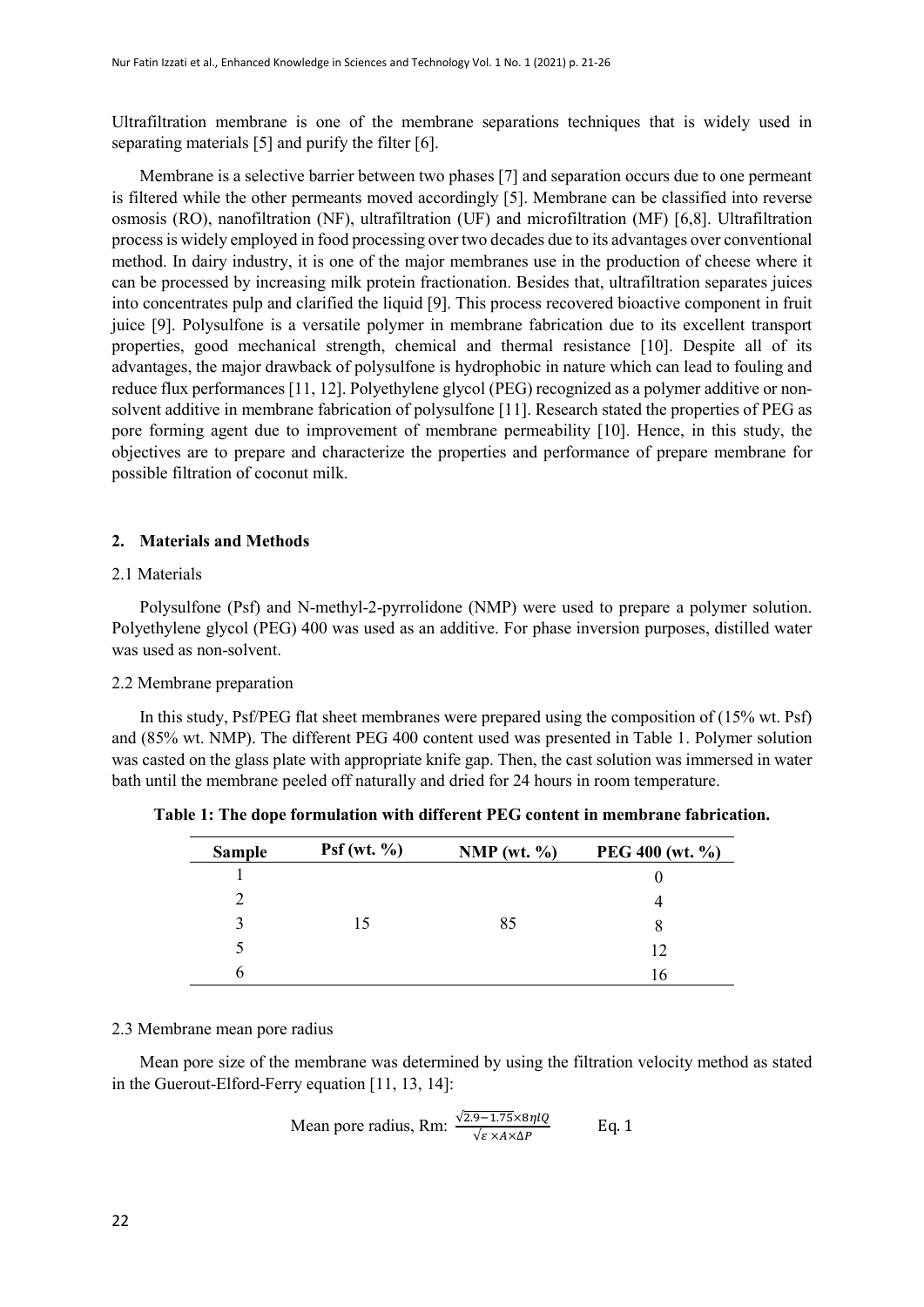Where,  $\eta$  is the water viscosity, l is the membrane thickness and Q is the volume of permeate water per-unit time. ε is the porosity of the membrane, A is the membrane area and ∆P is the operational membrane pressure.

Before that, the membrane porosity was obtained with measured density  $(\rho_w)$ , volume of membrane in wet state  $(v)$ , membrane weight in the wet state  $(g)$  and membrane weight in the dry state  $(g)$ . The membrane was immersed in distilled water for 24 hours at 25  $\degree$ C. The membrane surface was wiped with tissue paper prior to weighing. The initial weight was subjected as  $W_w$  (weight in wet state). Then, the membrane was placed in the oven at 60 °C for 24 hours. It was weighed again and denoted as  $W_d$ (weight in dry state). Membrane porosity was calculated using the following equation.

$$
\mathbf{E} = \frac{(Ww - Wd)}{(\rho \omega \times v)} \quad \text{Eq. 2}
$$

### 2.4 Scanning electron microscopy (SEM)

SEM was used to examine the morphology of the membrane. The membrane was immersed in liquid nitrogen and fractured carefully. The fractured sample then subjected to gold coating prior to scanning.

# 2.5 Permeation of flux

The flux permeation was determined for both pure water and PEG 20 kDA as feed stream. This study was conducted at pressure of 2 bar. Both of the flux was calculated using the following equation:

$$
PWF = \frac{Q}{(A \times \Delta t)} \qquad \qquad Eq. 3
$$

where, PWF is the pure water flux  $(L/m^2 h)$ , Q is the permeate volume with fixed pressure. A is the membrane area (m<sup>2</sup>), and  $\Delta t$  is the permeate time (h) [11, 13, 14].

#### **3. Results and Discussion**

3.1 Membrane mean pore size

| <b>Membrane</b>     | Mean Pore Radius (µm)  |
|---------------------|------------------------|
| Psf only            | $3.255 \times 10^{-7}$ |
| $Psf/PEG$ (4 wt. %) | $4.182 \times 10^{-7}$ |
| Psf/PEG (8 wt. %)   | $1.856 \times 10^{-7}$ |
| Psf/PEG (12 wt. %)  | $7.375 \times 10^{-7}$ |
| Psf/PEG (16 wt. %)  | $1.013 \times 10^{-6}$ |

**Table 2: The average mean pore size of membranes**

As demonstrated in the Table 2, the addition of PEG as an additive to Psf based membrane has decreased the average mean pore size exclude for high percentage. As can be seen, the average pore size of the membrane was increased from 3.255 x 10<sup>- $\tau$ </sup> μm to 7.375 x 10<sup>- $\tau$ </sup> μm as PEG content increased from 0 wt. % to 12 wt. %. This result should lead to the increase of mean pore size due to formation of finger-like and macrovid structure [13]. This trend can be observed by comparing between Psf pristine membranes to Psf/PEG with 16 wt. % where the mean pore radius was increased.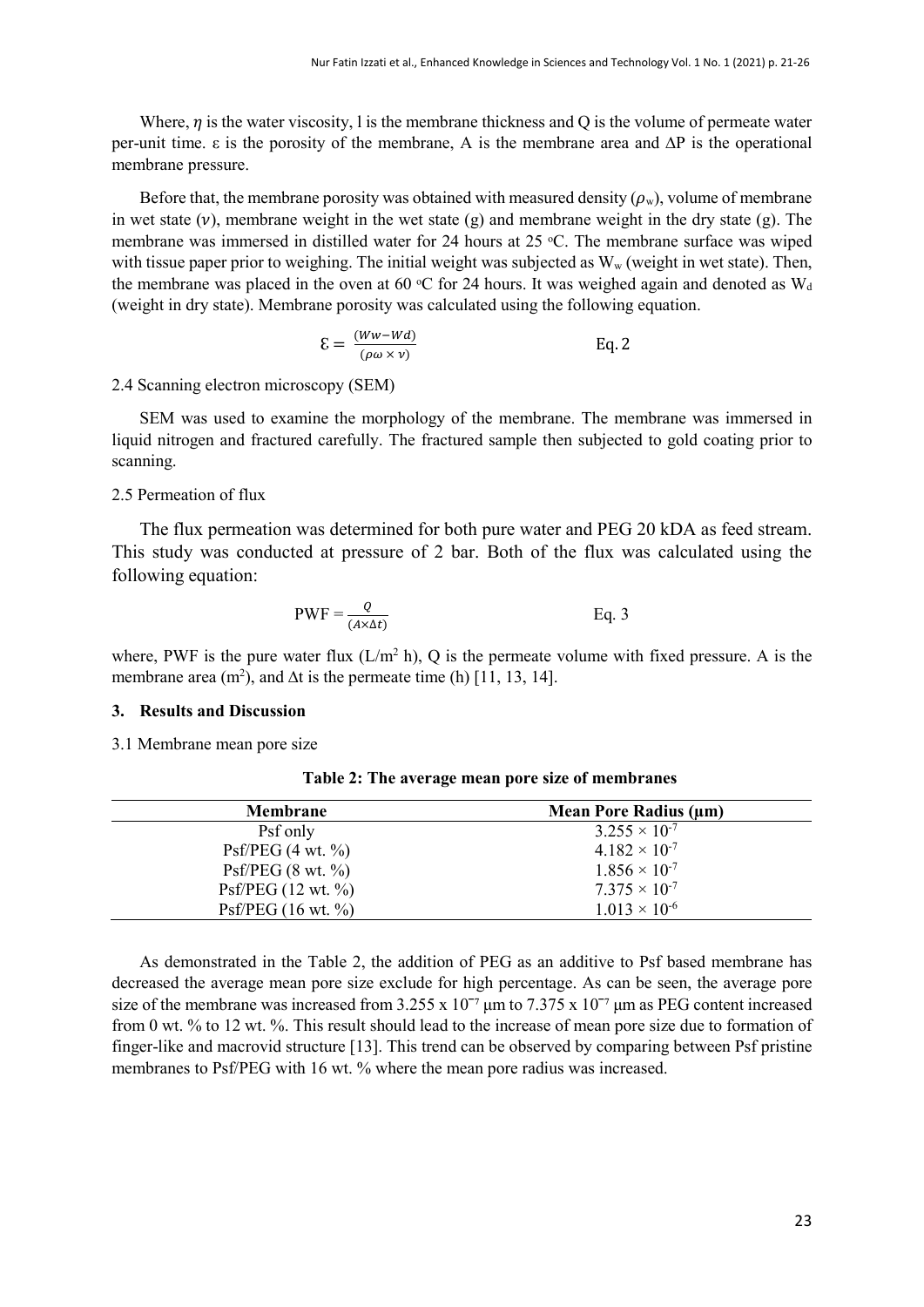# 3.2 Scanning electron microscopy (SEM)



**Figure 1: The image of cross-sectional morphology of different Psf/PEG membranes: (a) Psf only, (b) Psf with PEG (4 wt.%), and (c) Psf with PEG (16 wt. %)**

Figure. 1 showed that the sub layer of membranes that seems to have finger-like structure below the top surface layer as well as macrovoids structure. The addition of PEG as an additive has contributed to the formation of finger-like structures on the top of the membrane [10]. This is due to the reason that the dope solution has become thermodynamically less stable with the presence of PEG [13].

3.3 Permeation flux



**Figure 2: The effect of different PEG content on the PWF performance of Psf based membrane**

Based on experimental results, the PWF of Psf/PEG was increased from 0 wt. % of PEG at 82.34 % to 946.92 % at 16 wt. % composition of PEG in Psf based membrane (Figure 2). The increase of water permeability of the membrane is due to the incorporation of PEG content to casting solution that helps in increasing membrane pore size and hydrophilicity [13]. PEG was used as a pore forming agent in order to improve the permeability of membrane that led to better flux in membrane performance [14].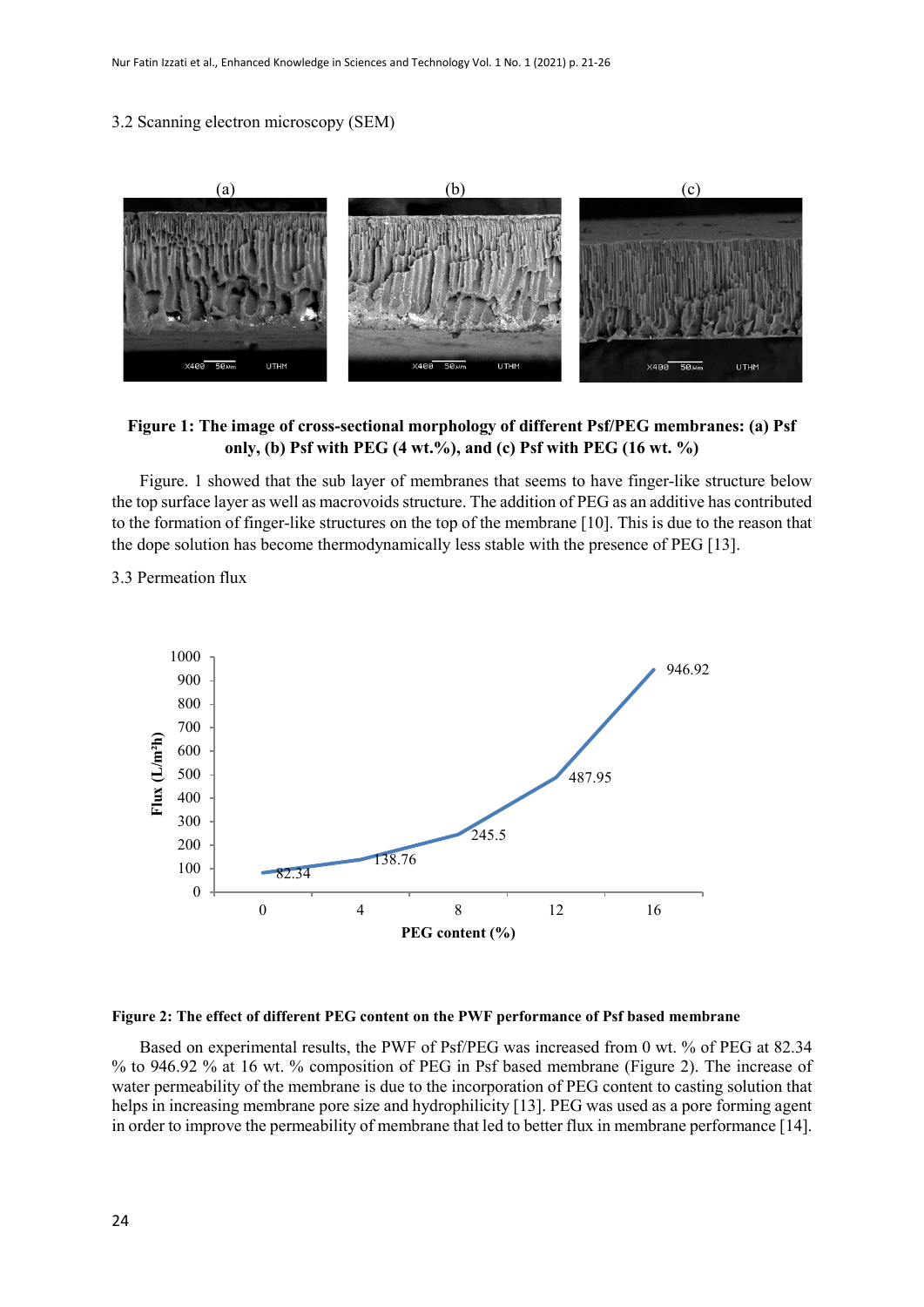

# **Figure 3: The effect of different content of PEG on Psf based membrane to the performance of the PEG 20 kDA flux.**

The PEG 20kDA was used as a synthetic solution to replicate coconut milk as feed. Studies showed that in the ultrafiltration stream of coconut milk, albumin and globulin have molecular weight between 17, 34, 55 and 150 kDA. PEG 20 kDA posed the same molecular weight as coconut protein. PEG 20 kDA posed the same molecular weight as coconut protein. From the flux result, Psf pristine membrane recorded the lowest flux at 36.6 %, while Psf with additive (PEG 12 wt. %) resulted in higher PEG 20kDA flux at 146.38 %. However, at Psf/PEG membrane with 16 wt. % of the additive, the flux performance was leveled off. The unexpected decline of Psf/PEG flux may be due to the formation of a thick-sponge-like structure at the top layer of membrane (Figure 3) [13].

#### **4. Conclusion**

In conclusion, the ultrafiltration membranes using Psf as a based polymer and NMP as a solvent while PEG as an additive were successfully prepared via phase inversion technique. The effect of PEG addition to Psf plain membranes were investigated and it shows enhancement in finger-like structure, mean pore size and performance of both fluxes. Overall, Psf/PEG with 12 wt.% is the best membrane for possible filtration of coconut milk due its performance in both pure water flux and PEG 20 kDA flux.

## **Acknowledgement**

Author would like to thank Universiti Tun Hussein Onn Malaysia for the experimental facilities provided for the research.

### **References**

- [1] C. Y. Ng, A. W. Mohammad, L. Y. Ng, J. M. Jahim, "Sequential fractionation of value-added coconut products using membrane processes," Journal of Industrial and Engineering Chemistry, vol. 6, 2014.
- [2] S. Ganguly, "Health benefit of coconut in an Asian cuisine: a review," Journal of Biological and Chemical Research, vol. 30, pp. 517-521, 2013.
- [3] S. Thaiphanit and P. Anprung, "Physicochemical and emulsion properties of edible protein concentrate from coconut (Cocos nucifera L.) processing by-products and the influence of heat treatment," Food Hydrocolloids, 2015.